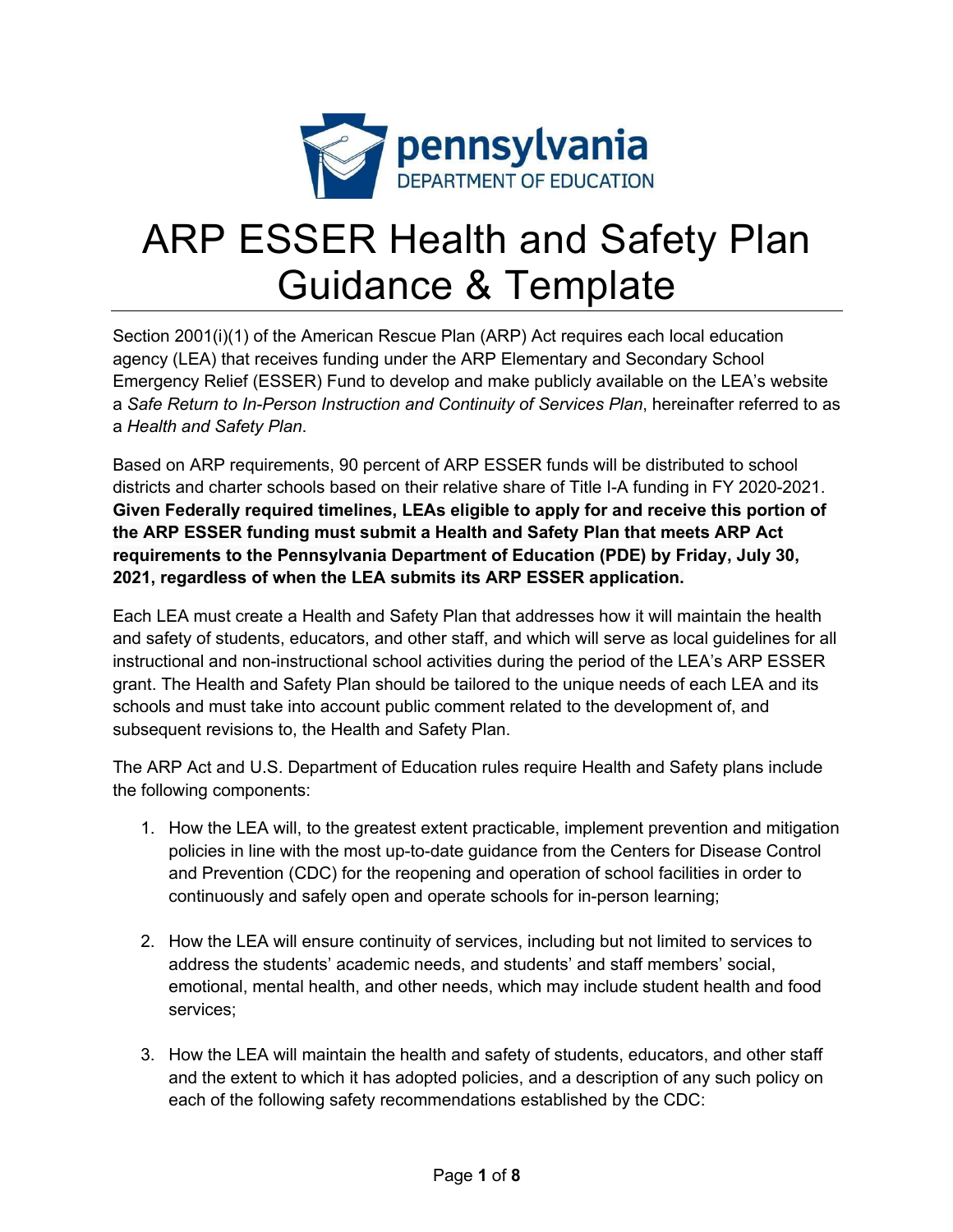- a. Universal and correct wearing of masks;
- b. Modifying facilities to allow for physical distancing (e.g., use of cohorts/podding);
- c. Handwashing and respiratory etiquette;
- d. Cleaning and maintaining healthy facilities, including improving ventilation;
- e. Contact tracing in combination with isolation and quarantine, in collaboration with State and local health departments;
- f. Diagnostic and screening testing;
- g. Efforts to provide COVID-19 vaccinations to school communities;
- h. Appropriate accommodations for children with disabilities with respect to health and safety policies; and
- i. Coordination with state and local health officials.

The LEA's Health and Safety Plan must be approved by its governing body and posted on the LEA's publicly available website by July 30, 2021.\* The ARP Act requires LEAs to post their Health and Safety Plans online in a language that parents/caregivers can understand, or, if it is not practicable to provide written translations to an individual with limited English proficiency, be orally translated. The plan also must be provided in an alternative format accessible, upon request, by a parent who is an individual with a disability as defined by the Americans with Disabilities Act.

Each LEA will upload in the eGrants system its updated Health and Safety Plan and webpage URL where the plan is located on the LEA's publicly available website.

The ARP Act requires LEAs to review their Health and Safety Plans at least every six months during the period of the LEA's ARP ESSER grant. LEAs also must review and update their plans whenever there are significant changes to the CDC recommendations for K-12 schools. Like the development of the plan, all revisions must be informed by community input and reviewed and approved by the governing body prior to posting on the LEA's publicly available website.

LEAs may use the template to revise their current Health and Safety Plans to meet ARP requirements and ensure all stakeholders are fully informed of the LEA's plan to safely resume instructional and non-instructional school activities, including in-person learning, for the current school year. An LEA may use a different plan template or format provided it includes all the elements required by the ARP Act, as listed above.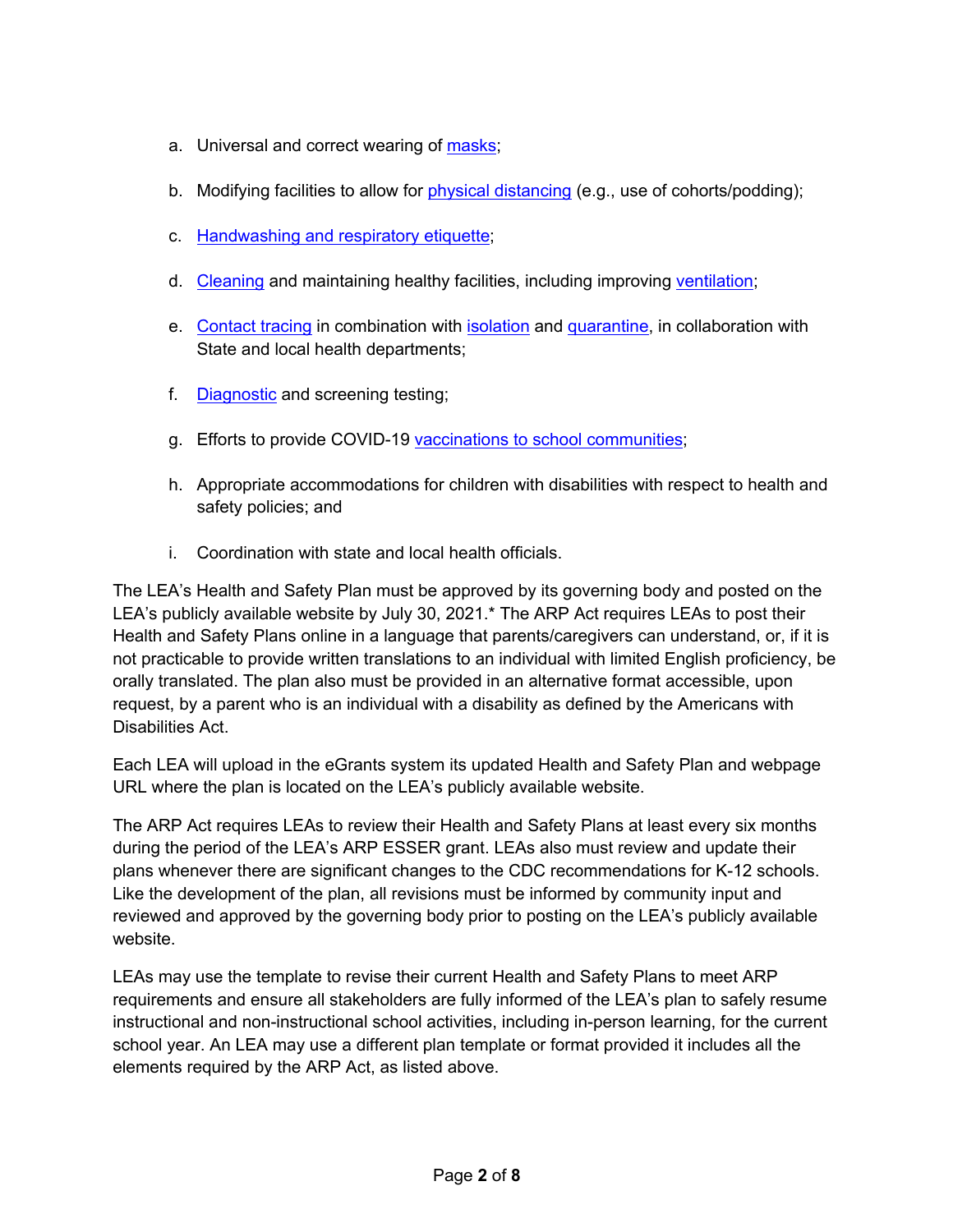\* The July 30 deadline applies only to school districts and charter schools that received federal Title I-A funds in FY 2020-2021 and intend to apply for and receive ARP ESSER funding.

## **Additional Resources**

LEAs are advised to review the following resources when developing their Health and Safety Plans:

- CDC K-12 School Operational Strategy
- PDE Resources for School Communities During COVID-19
- PDE Roadmap for Education Leaders
- PDE Accelerated Learning Thorough an Integrated System of Support
- PA Department of Health COVID-19 in Pennsylvania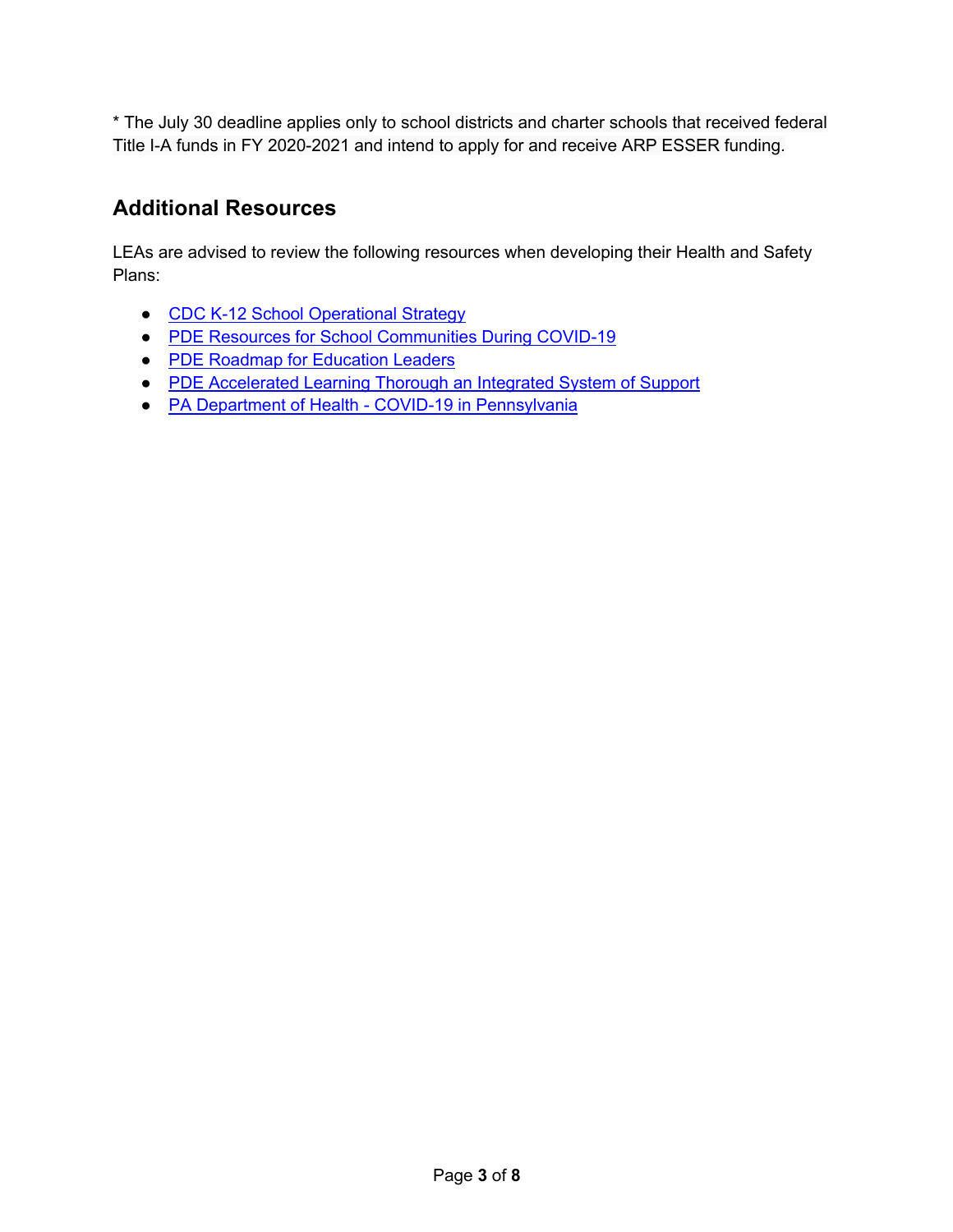## **Health and Safety Plan Summary: Folk Arts-Cultural Treasures Charter School**

#### **Initial Effective Date: September 8, 2021**

#### **Date of Last Review: April 20, 2022**

#### **Date of Last Revision: April 20, 2022**

1. How will the LEA, to the greatest extent practicable, support prevention and mitigation policies in line with the most up-to-date guidance from the CDC for the reopening and operation of school facilities in order to continuously and safely open and operate schools for in-person learning?

FACT Charter School will review and discuss any recommendations from the CDC and the Philadelphia Department of Public Health to determine if/how the school can implement prevention and mitigation strategies, to the greatest extent practicable based on our community/school needs. If changes are necessary, the school will update our plan as needed. FACTS will adhere to all existing, valid and binding orders from the Philadelphia Department of Public Health

2. How will the LEA ensure continuity of services, including but not limited to services to address the students' academic needs, and students' and staff members' social, emotional, mental health, and other needs, which may include student health and food services?

FACTS will continue to offer all academic, social, emotional, mental health, physical health and food services to all students for the entirety of the 2021-2022 school year. These comprehensive services will be offered to all students (K-8), regardless of instructional mode. In addition, the school will continue to focus our efforts on closing learning gaps resulting from schools being forced to close in March 2020.

3. Use the table below to explain how the LEA will maintain the health and safety of students, educators, and other staff and the extent to which it has adopted policies, and a description of any such policy on each of the following safety recommendations established by the CDC.

|                                                  | <b>ARP ESSER Requirement Strategies, Policies, and Procedures</b>                                                                                                                                               |
|--------------------------------------------------|-----------------------------------------------------------------------------------------------------------------------------------------------------------------------------------------------------------------|
| a. Universal and<br>correct wearing of<br>masks; | FACTS will adhere to any existing, valid and binding orders<br>from the Philadelphia Department of Public Health or other<br>governmental agency regarding facial coverings.                                    |
|                                                  | FACTS will review any recommendations from the CDC and<br>determine if/how it can implement prevention and mitigation<br>measures, to the greatest extent practicable based on our<br>community/school t needs. |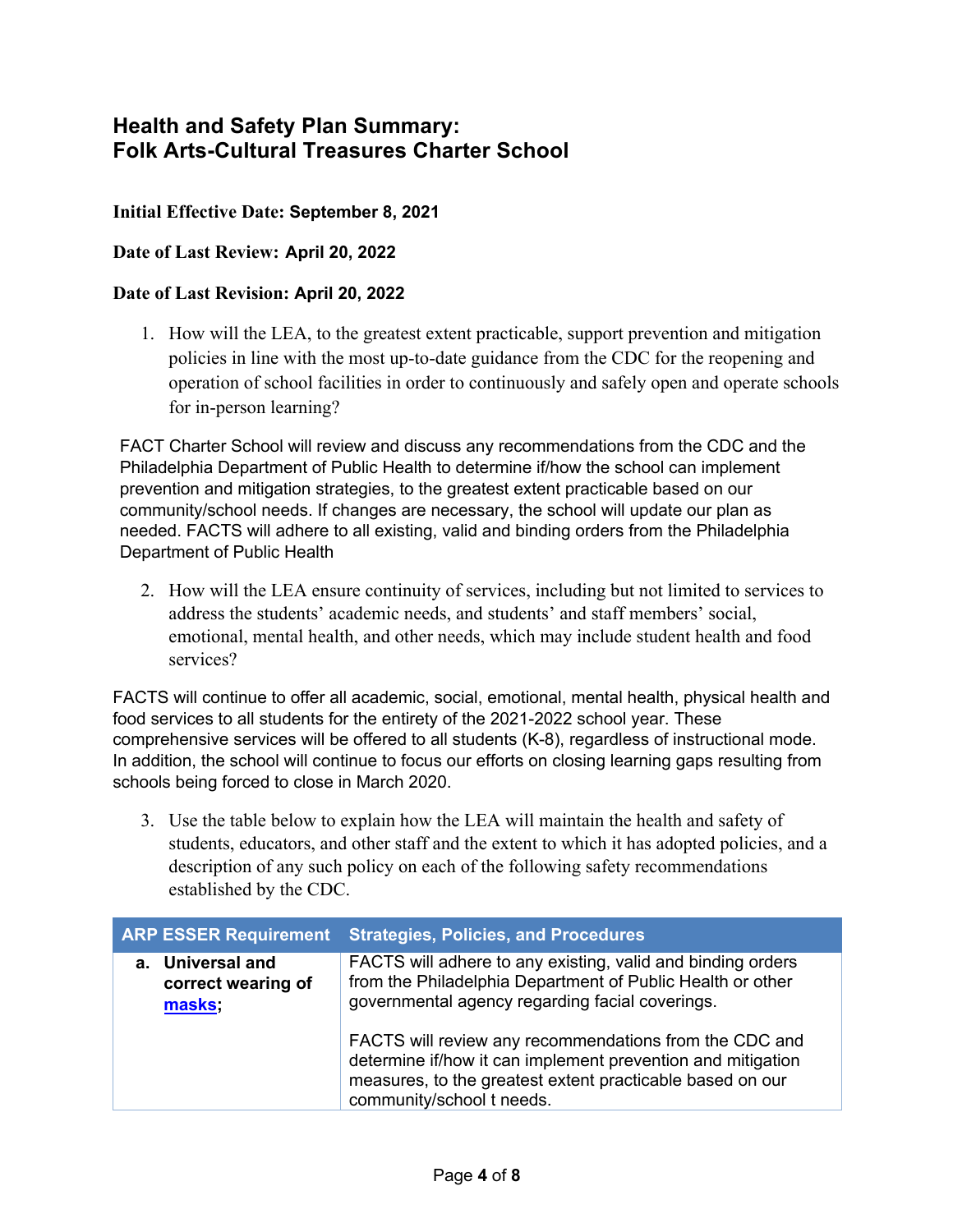| b. Modifying facilities<br>to allow for<br>physical distancing<br>(e.g., use of<br>cohorts/podding); | FACTS will adhere to any existing, valid and binding orders<br>from the PDPH regarding physical distrancing.<br>FACTS will review any recommendations from the CDC and<br>determine if/how the school can implement prevention and<br>mitigation measures, to the greatest extent practicable based<br>on our community/school needs.<br>Meetings with parents and outside partners will be offered<br>digitally whenever possible.                                                                                                                                                                                                                                                                                                                                                                                                                                                                                                                                             |
|------------------------------------------------------------------------------------------------------|---------------------------------------------------------------------------------------------------------------------------------------------------------------------------------------------------------------------------------------------------------------------------------------------------------------------------------------------------------------------------------------------------------------------------------------------------------------------------------------------------------------------------------------------------------------------------------------------------------------------------------------------------------------------------------------------------------------------------------------------------------------------------------------------------------------------------------------------------------------------------------------------------------------------------------------------------------------------------------|
| c. Handwashing and<br>respiratory<br>etiquette;                                                      | FACTS installed additional handwashing stations on every<br>instructional floor as well as on the play yard.<br>FACTS has placed hand sanitizer dispensers in every<br>instructional room and administrative area.<br>Teachers will teach, reinforce, and practice proper hand<br>hygiene, cough etiquette, and distancing with their students.<br>Students will be encouraged to frequently wash hands,<br>especially before and after lunch or recess.<br>Hand sanitizer dispensers have been placed in all instructional<br>and administrative spaces. When hand washing is impossible<br>or impracticable, hand sanitizer may be used instead                                                                                                                                                                                                                                                                                                                               |
| d. Cleaning and<br>maintaining<br>healthy facilities,<br>including<br>improving<br>ventilation;      | Cleaning:<br>FACTS implemented a new cleaning and hygiene protocol that<br>includes color coded hygiene, a switch to microfiber cleaning<br>supplies (and the installation of a washer/dryer to keep the rags<br>and mopheads clean), and increased staff training.<br>Classrooms, hallways, offices, and common areas will be<br>cleaned on school days using ordinary cleaning products.<br>Disinfectant products will be used as required.<br>We have set the expectation that staff and students will play a<br>role in cleaning their areas (not just custodial or building staff).<br>The participation of the entire school community will be<br>necessary, to create a sense of shared responsibility, to teach<br>students and staff good infection control practices, and to<br>practically accomplish the level of cleaning and disinfecting that<br>must happen.<br>Ventilation:<br>FACTS installed new exhaust fan/air purifiers in classrooms<br>without windows. |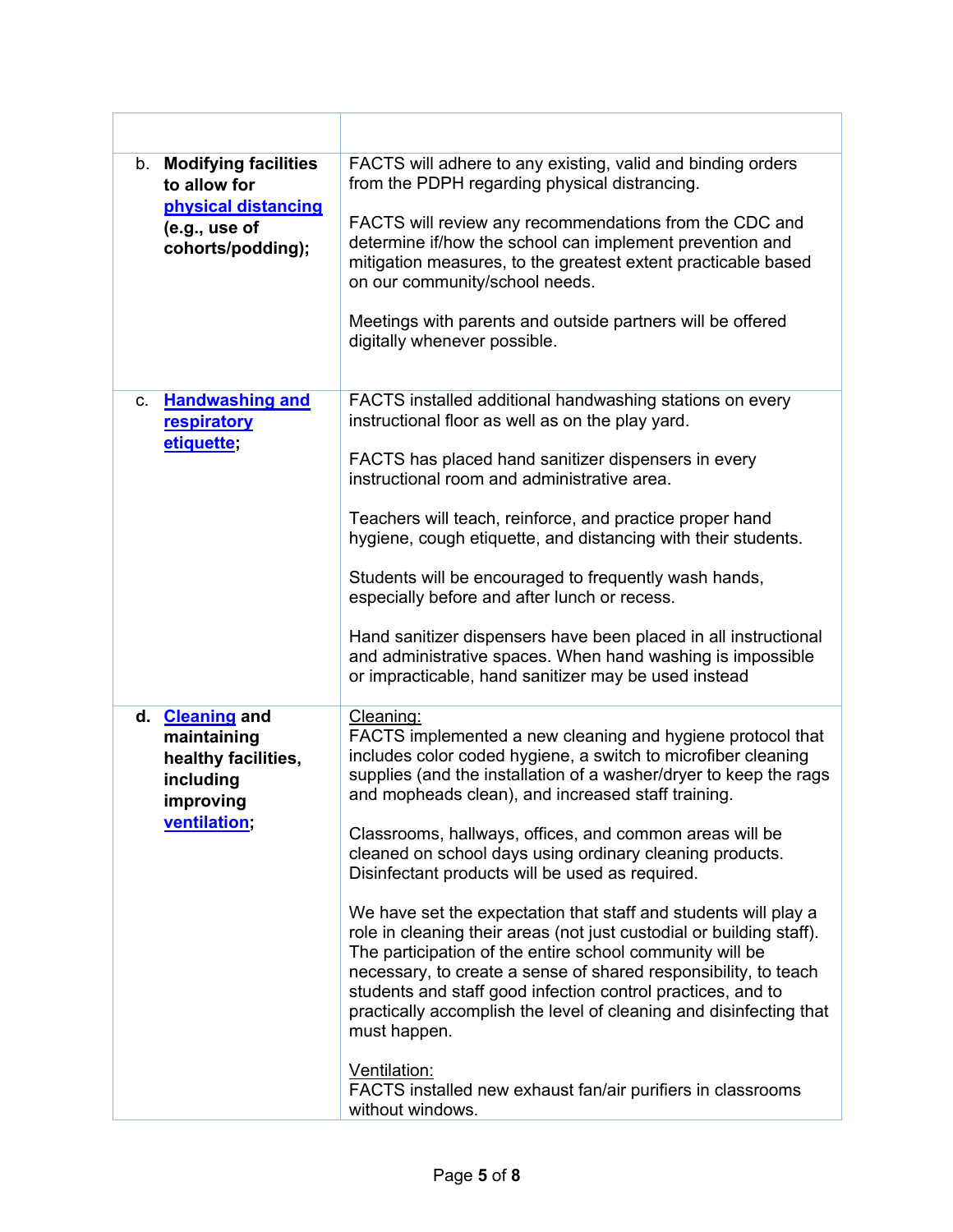|                                                                                                                                | Room air purifiers have been supplied for all instructional<br>spaces.                                                                                                                                             |
|--------------------------------------------------------------------------------------------------------------------------------|--------------------------------------------------------------------------------------------------------------------------------------------------------------------------------------------------------------------|
|                                                                                                                                | FACTS is keeping our HVAC fans in the "on" position in order<br>to keep active circulation of air going.                                                                                                           |
|                                                                                                                                | Windows in instructional spaces and shared offices will be open<br>when practical.                                                                                                                                 |
| e Contact tracing in<br>combination with<br><b>isolation</b> and                                                               | FACTS will adhere to any existing, valid and binding orders<br>from the PDPH regarding contact tracing, isolation and<br>quarantining.                                                                             |
| quarantine, in<br>collaboration with<br>the State and local<br>health<br>departments;                                          | The school will review any recommendations from the CDC and<br>determine if/how it can implement prevention and mitigation<br>measures, to the greatest extent practicable based on our<br>community/school needs. |
| f.<br><b>Diagnostic and</b><br>screening testing;                                                                              | Student screening for symptoms and exposure will be<br>completed by all parents/guardians at home before the start of<br>each school day.                                                                          |
|                                                                                                                                | All staff will perform screening for symptoms and exposure prior<br>to leaving for work and will stay home if ill.                                                                                                 |
|                                                                                                                                | Staff, parents/guardians and volunteers are to self-report<br>COVID-19 symptoms or exposure to the school nurse or<br>designee.                                                                                    |
|                                                                                                                                | Information pertaining to on-site diagnostic testing will be<br>provided to staff, parents/guardians on an as-needed basis<br>and/or as it is made available to and recommended for use by<br>FACTS.               |
| g. Efforts to provide<br>vaccinations to<br>school<br>communities;                                                             | FACTS partners with Asian Americans United to offer vaccine<br>clinics at the school.                                                                                                                              |
| h. Appropriate<br>accommodations<br>for students with<br>disabilities with<br>respect to health<br>and safety policies;<br>and | Individualized health and safety plans will be developed in<br>collaboration with families, as needed, for students requiring<br>additional accommodations regarding health and safety<br>measures.                |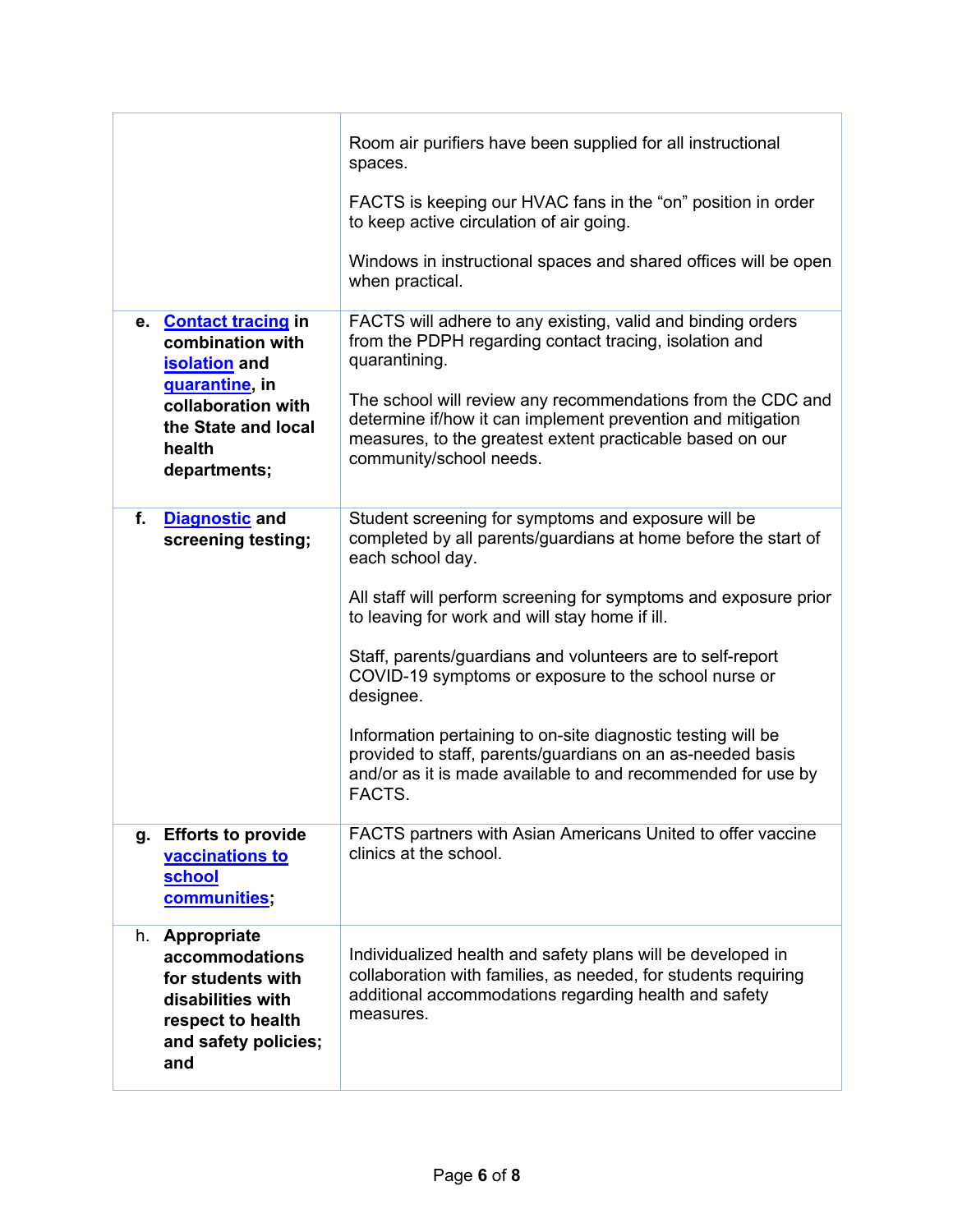| <b>Coordination with</b><br>state and local<br>health officials. | FACTS complies with reporting requirements of the<br>Philadelphia Department of Public Health (PDPH). This ensures<br>the close coordination and communication between FACTS and<br>our local health officials. |
|------------------------------------------------------------------|-----------------------------------------------------------------------------------------------------------------------------------------------------------------------------------------------------------------|
|                                                                  | FACTS closely monitors the guidance being issued by the<br>PDPH as well as the PDPH's assessment of the local risk of<br>transmission.                                                                          |